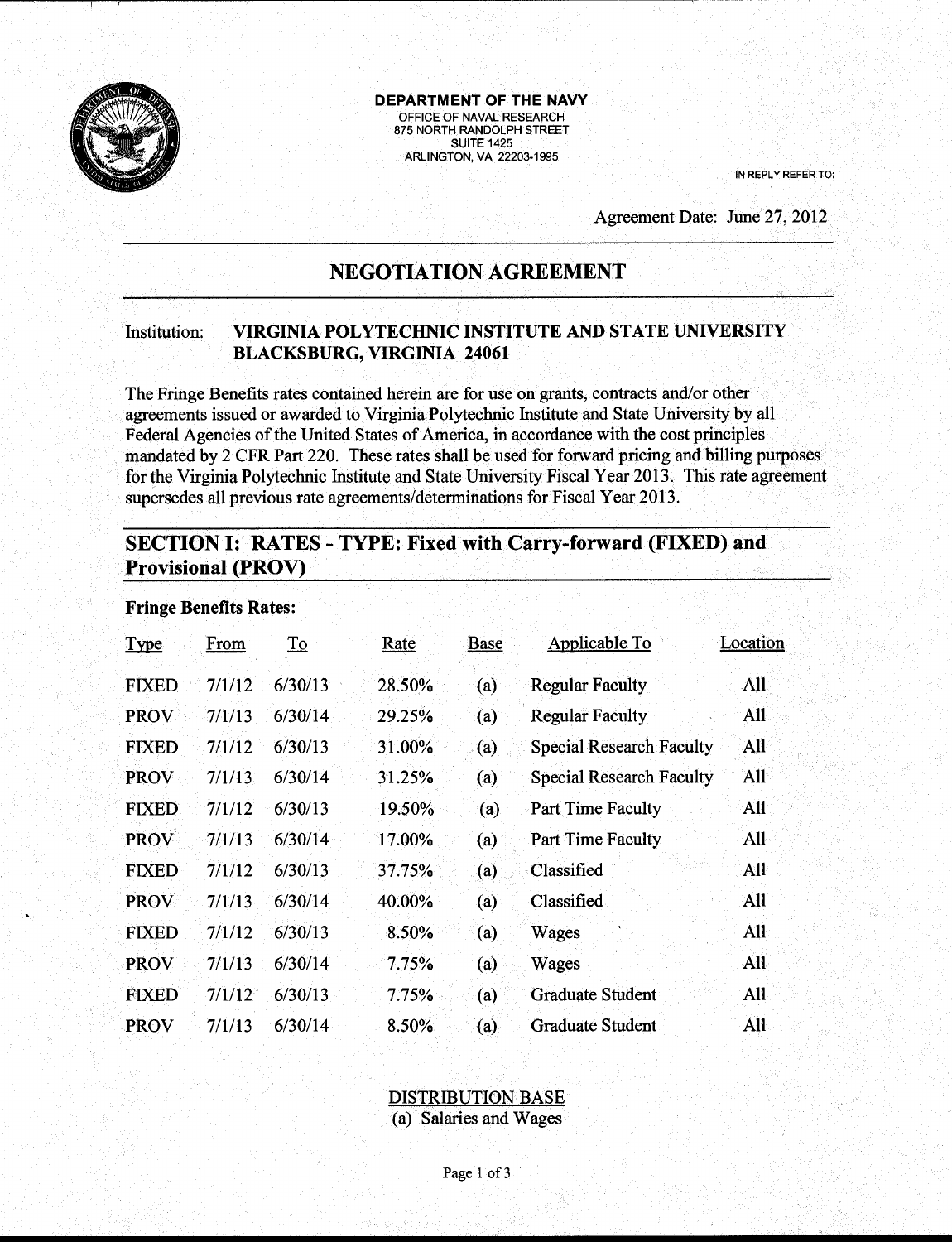## **SECTION** II - **GENERAL TERMS AND CONDITIONS**

A. **LIMITATIONS:** Use of the rates set forth under Section I is subject to any statutory or administrative limitations and is applicable to a given grant, contract or other agreement only to the extent that funds are available and consistent with any and all limitations of cost clauses or provisions, if any, contained therein. Acceptance of any or all of the rates agreed to herein is predicated upon all the following conditions: (1) that no costs other than those incurred by the grantee/contractor were included in its indirect cost pool as finally accepted and that all such costs are legal obligations of the grantee/contractor and allowable under governing cost principles; (2) that the same costs that have been treated as indirect costs are not claimed as direct costs; (3) that similar types of costs, in like circumstances, have been accorded consistent accounting treatment; (4) that the information provided by the contractor/grantee, which was used as the basis for the acceptance of the rates agreed to herein and expressly relied upon by the Government in negotiating the said rates, is not subsequently found to be materially incomplete or inaccurate.

**B. ACCOUNTING CHANGES:** The rates contained in Section I of this agreement are based on the accounting system in effect at the time this agreement was negotiated. Changes to the method(s) of accounting for costs, which affects the amount of reimbursement resulting from the use of these rates, require the written approval of the authorized representative of the cognizant negotiating agency for the Government prior to implementation of any such changes. Such changes include but are not limited to changes in the charging of a particular type of cost from indirect to direct. Failure to obtain such approval may result in subsequent cost disallowances.

C. **PROVISIONAL RATES:** The provisional rates contained in this agreement are subject to unilateral amendment by the Government or bilateral amendment by the contracting parties at anytime.

**D. CARRY FORWARD AMOUNTS:** The following carry-forward amounts were considered in the establishment of the FY 2013 rates:

|                   |                  | Regular Special Research Part-Time |                                               |       | Graduate        |
|-------------------|------------------|------------------------------------|-----------------------------------------------|-------|-----------------|
| <b>Fiscal Yr:</b> | Faculty          | Faculty                            | Faculty Classified                            | Wages | <b>Students</b> |
| <b>2011 Final</b> | $($ \$3,131,610) | (S665, 538)                        | $$10,646$ (\$3,811,983) \$272,748 (\$159,273) |       |                 |

Note: ( ) denotes over-recovery

E. **USE BY OTHER FEDERAL AGENCIES:** The rates set forth in Section I hereof were negotiated in accordance with and under the authority set forth in 2 CPR 220. Accordingly, such rates shall be applied to the extent provided in such regulations to grants, contracts and other transactions to which 2 CPR 220 is applicable, subject to any limitations in part A of this section. Copies of this document may be provided by either party to other Federal agencies which have or intend to issue or award grants and contracts using these rates or to otherwise provide such agencies with documentary notice of this agreement and its terms and conditions.